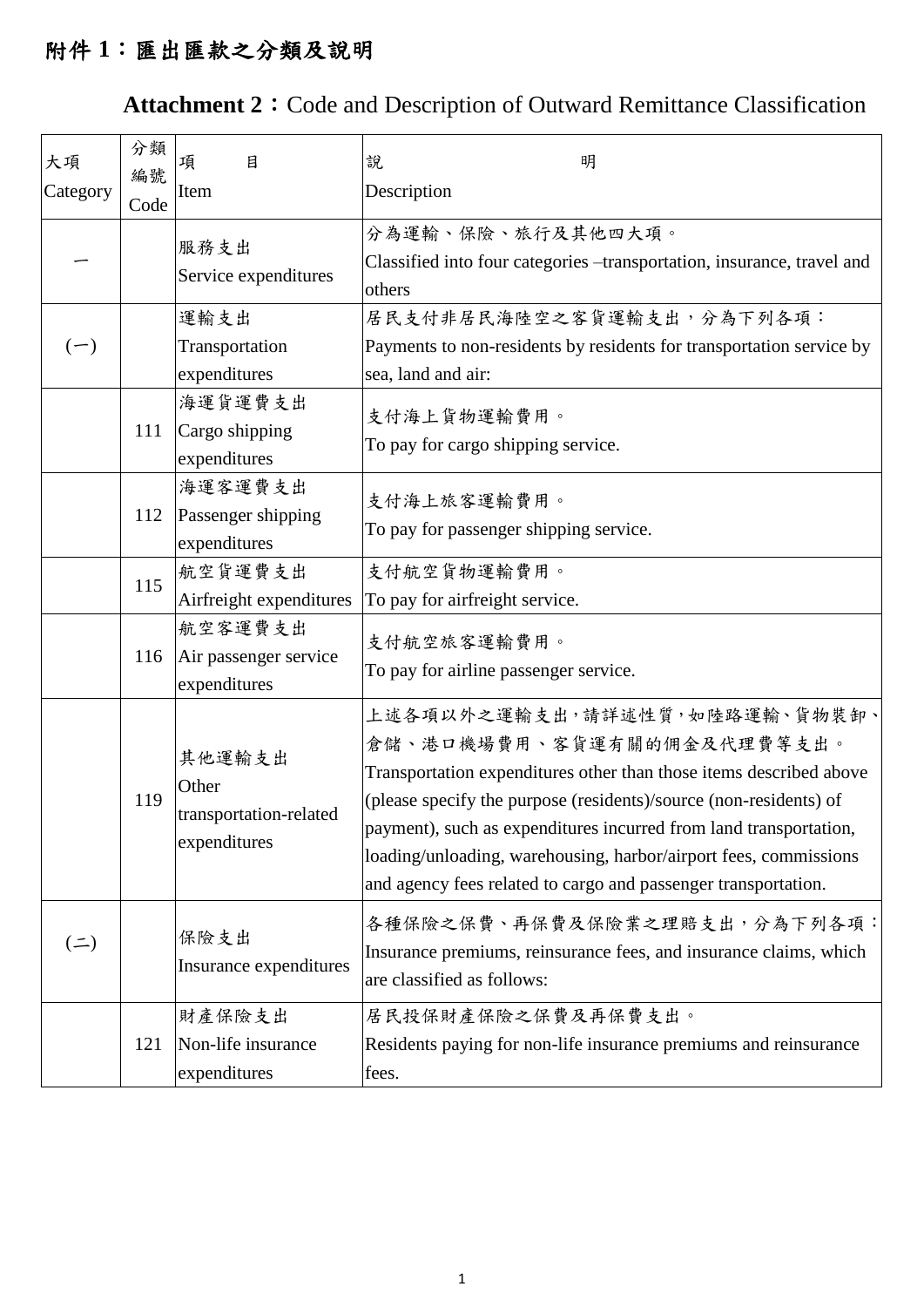|            |     |                           | 居民承保財產保險及再保險所支付之保險賠款與給付(包括透過                                          |
|------------|-----|---------------------------|-----------------------------------------------------------------------|
|            |     |                           | 保險經紀人安排者)。若非因保險之損害賠償或撫恤金等,請填                                          |
|            |     | 財產保險理賠支出                  | 報(599)「其他移轉支出」。                                                       |
|            | 122 | Payments for non-life     | Claims and benefits paid by residents for non-life insurance and      |
|            |     | insurance claim           | reinsurance underwritten (including underwriting arranged through     |
|            |     |                           | insurance brokers). For non-insurance related indemnities or relief   |
|            |     |                           | payments, fill in "599" – Other transfer payments.                    |
|            |     | 人身保險支出                    | 居民投保人身保險之保費及再保費支出。                                                    |
|            | 123 | Life insurance            | Residents paying for life insurance premiums and reinsurance fees.    |
|            |     | expenditures              |                                                                       |
|            |     |                           | 居民承保人身保險及再保險所支付之保險賠款與給付(包括透過                                          |
|            |     |                           | 保險經紀人安排者)。若非因保險之損害賠償或撫恤金等,請填                                          |
|            |     | 人身保險理賠支出                  | 報(599)「其他移轉支出」。                                                       |
|            | 129 | Payments for life         | Claims and benefits paid by residents for life insurance and          |
|            |     | insurance claim           | reinsurance underwritten (including underwriting arranged through     |
|            |     |                           | insurance brokers). For non-insurance related indemnities or          |
|            |     |                           | consolation payments, fill in "599" – Other transfer payments.        |
|            |     |                           | 居民出國旅行支出或在國外短期居留 (未滿一年)之支出 (不含                                        |
|            |     |                           | 進出國境之機船票款,該款項請列入運輸支出),分為下列各項:                                         |
| $(\equiv)$ |     | 旅行支出                      | Expenditures of residents incurred from traveling abroad or short     |
|            |     | Traveling expenditures    | stay abroad (less than one year) (excluding cross-border air fare and |
|            |     |                           | steamer ticket which should be classified as transportation           |
|            |     |                           | expenditures), which are classified as follows:                       |
|            | 131 | 商務支出                      | 居民出國洽辦商務之旅費支出。                                                        |
|            |     | Business expenditures     | Traveling expenditures of residents taking business trips abroad.     |
|            |     | 觀光支出                      | 居民出國觀光旅費支出,含旅行社團費、遊學等。                                                |
|            | 132 | Tourism expenditures      | Traveling expenditures of residents for tours abroad, including       |
|            |     |                           | charges of the traveling agency and short-term course.                |
|            |     | 探親支出                      | 居民出國探親支出。                                                             |
|            | 133 | Expenditures of visiting  | Residents paying for expenditures of visiting relatives abroad.       |
|            |     | relatives                 |                                                                       |
|            |     | 留學支出                      | 居民留學 (居留國外可一年以上) 之學費及生活費。                                             |
|            | 134 | Expenditures of           | Residents paying for the tuition and living expenditures of students  |
|            |     | studying abroad           | studying abroad (including students staying abroad for more than      |
|            |     |                           | one year).                                                            |
|            |     | 信用卡支出                     | 居民在國外之信用卡、金融卡消費支出。                                                    |
|            | 135 | Credit card payment       | Residents paying for credit cards or debit cards charges incurred     |
|            |     |                           | abroad.                                                               |
|            |     |                           | 上述各項以外之旅行支出,請詳述性質,如講學、就醫 (居留國                                         |
|            |     | 其他旅行支出<br>Other traveling | 外可一年以上)、競賽等。                                                          |
|            | 139 |                           | Traveling expenditures other than those described above (please       |
|            |     |                           | specify the purpose of payment), such as giving lectures, seeking     |
|            |     | expenditures              | medical treatments (including expenditures of those staying abroad    |
|            |     |                           | for more than one year), or participating in tournaments or contests. |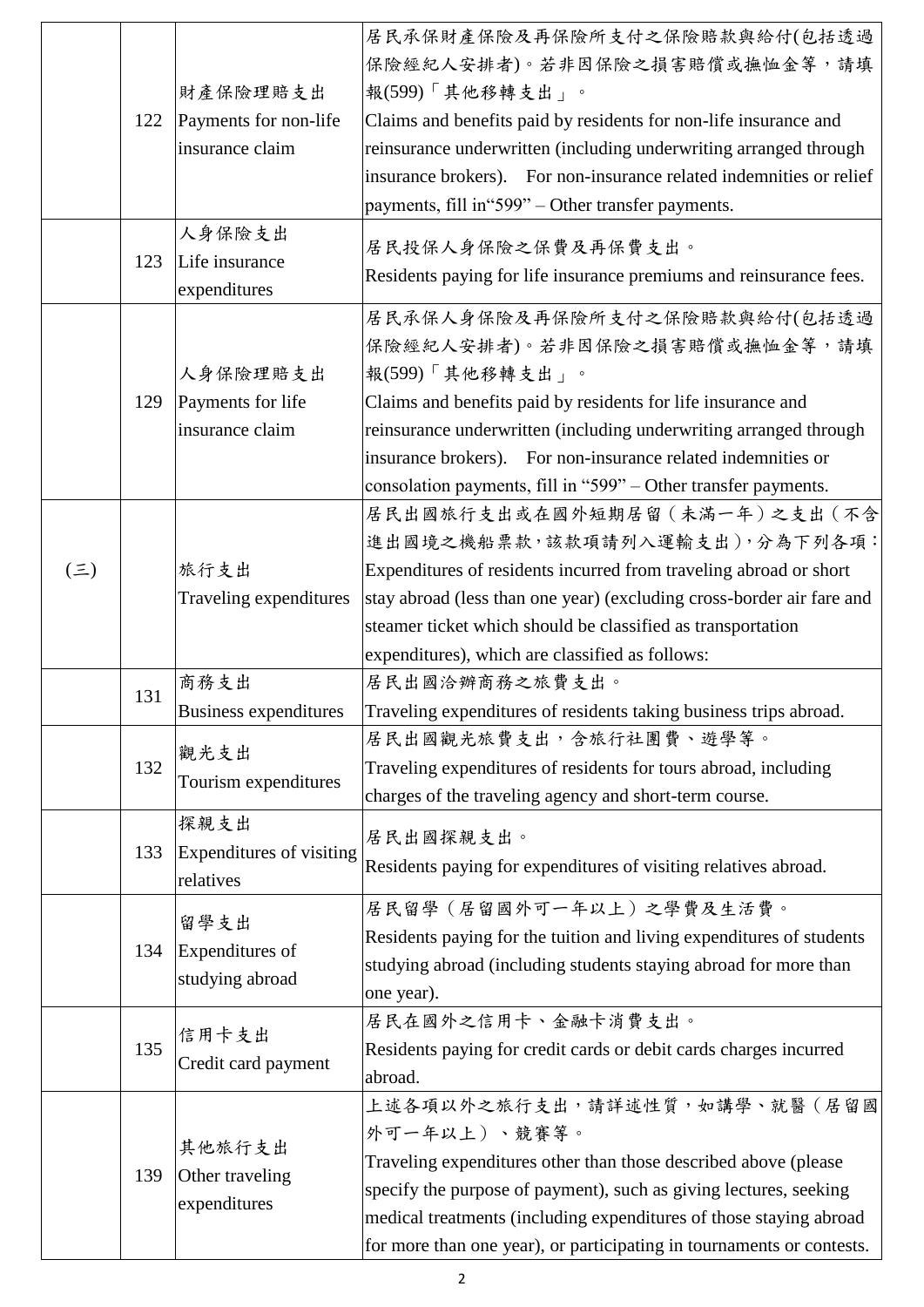| $(\mathbb{Z})$ |     | 運保費及旅行以外之<br>其他服務支出<br>Other service<br>expenditures for<br>services other than<br>those of transportation,<br>insurance and traveling | 分為下列各項:<br>Classified into the following items:                                                                                                                                                                                                                                                                                                                                                                                                                                                                                                                                                                                                          |
|----------------|-----|----------------------------------------------------------------------------------------------------------------------------------------|----------------------------------------------------------------------------------------------------------------------------------------------------------------------------------------------------------------------------------------------------------------------------------------------------------------------------------------------------------------------------------------------------------------------------------------------------------------------------------------------------------------------------------------------------------------------------------------------------------------------------------------------------------|
|                | 191 | 文化及休閒支出<br>Cultural and leisure<br>expenditures                                                                                        | 居民支付國外所提供博物館及其他文化、體育與休閒娛樂有關的<br>活動支出,包括函授課程及遠距教學費用。<br>Expenditures incurred by residents for museum visits and other<br>culture, sports, leisure and entertainment related activities provided<br>abroad, including expenditures of correspondence and distance<br>learning courses.                                                                                                                                                                                                                                                                                                                                                                    |
|                | 192 | 貿易佣金及代理費支<br>出<br>Trade commission and<br>agency expenditures                                                                          | 居民支付國外所提供與貿易有關的服務之佣金及代理費用。<br>Residents paying for commissions and agency fees for trade-related<br>services provided abroad.                                                                                                                                                                                                                                                                                                                                                                                                                                                                                                                            |
|                | 193 | 營建支出<br>Payments related to<br>local construction<br>project                                                                           | 居民支付非居民承包國內營建工程(包括建築及土木工程之興<br>建、修繕、土地整理及其相關之管線、系統工程的安裝及建案管<br>理)的支出,或居民承包國外工程匯出支付在國外採購的商品及<br>服務支出。若屬建築設計支出請填報(19D)「專業技術事務支<br>出」。<br>Residents paying non-resident contractors of local construction<br>projects (including construction, repair, and land consolidation<br>services for buildings and civil engineering projects, related pipeline<br>and system installation, and project management services), or<br>residents paying for purchase of products and services abroad in<br>connection with overseas contracted project. For architectural<br>design expenditures, fill in "19D" - Professional and technical<br>service expenditures. |
|                | 194 | 金融服務支出<br>Financial service<br>expenditures                                                                                            | 居民支付國外為辦理各種金融業務(如外匯交易、證券交易、衍<br>生金融商品交易、資產管理、代客金融操作與證券保管等服務)<br>所產生的手續費及佣金支出。<br>Residents paying for fees and commissions for financial services<br>(e.g. transactions of foreign exchange, securities, and financial<br>derivatives, asset management, discretionary account services, and<br>securities custody services) provided by a foreign company or<br>individual.                                                                                                                                                                                                                                                                             |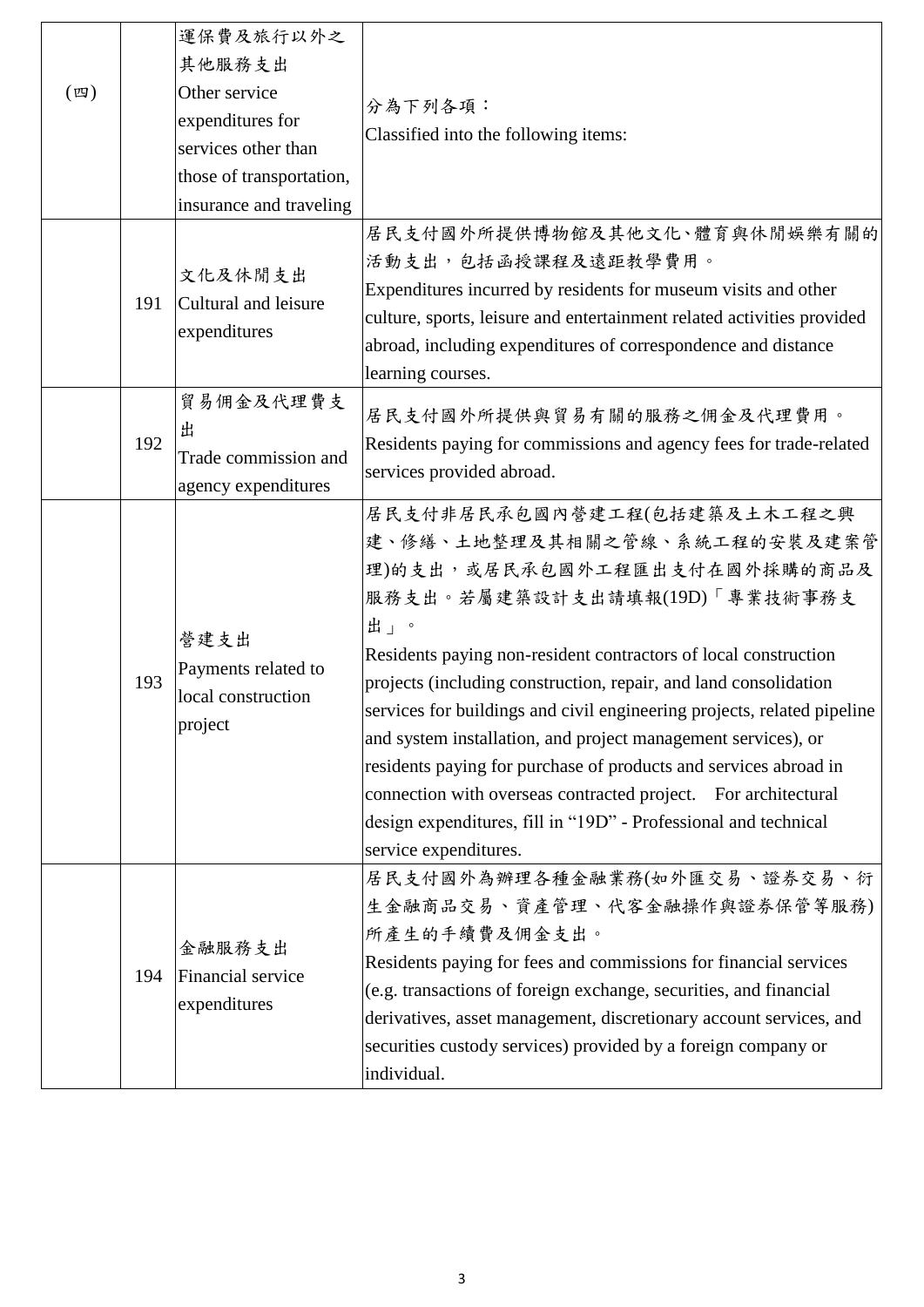| 195             | 使用智慧財產權支出<br>use of intellectual<br>property rights    | 居民支付使用國外智慧財產權(例如專利權、商標、經銷權、版<br>權、著作權或工業製程與設計等)之費用,包括影視、廣播及音<br>樂等播送權或重製權所支付之權利金。若係購買智慧財產權,請<br>按交易性質分別填報(19P)「購買研發成果資產之支出」或(540)<br>「購買自然資源與非研發成果資產支出」。<br>Residents paying for expenditures incurred from the use of foreign<br>Payments for authorized intellectual property rights (e.g. patents, trademarks, distribution<br>rights, publication rights, copyrights or industrial processes and<br>designs), including royalties paid for the right to broadcast or<br>reproduce film, television, radio and musical productions. For the<br>purchase of intellectual property rights, fill in "19P" -R&D assets<br>purchase expenditures or "540"- Natural resources and non-R&D<br>assets purchase expenditures", depending on the nature of |
|-----------------|--------------------------------------------------------|-----------------------------------------------------------------------------------------------------------------------------------------------------------------------------------------------------------------------------------------------------------------------------------------------------------------------------------------------------------------------------------------------------------------------------------------------------------------------------------------------------------------------------------------------------------------------------------------------------------------------------------------------------------------------------------------------------------------------------------------------------|
|                 |                                                        | transaction.<br>居民支付在國外非營利組織或無營利事業登記之分支機構、辦事                                                                                                                                                                                                                                                                                                                                                                                                                                                                                                                                                                                                                                                                                                        |
| 196             | 我國民間機構在國外<br>辦公費用<br>Overseas office<br>expenses       | 處或聯絡處之辦公費用(包括派駐國外人員薪資)。若為當地雇員<br>薪資,請填報(410)「非居民薪資匯出」。<br>Residents paying for office expenses (including wages and salaries<br>of employees stationed abroad) of a non-profit organization, or a<br>branch office, a representative office or a liaison office that without<br>business registration abroad. For wages and salaries of local<br>employees, fill in "410" - Outward remittance of non-resident's<br>wages and salaries.                                                                                                                                                                                                                                                                                                             |
|                 | 郵務與快遞支出<br>19A Postal and courier<br>service expenses  | 居民使用國外郵務與快遞服務支出。<br>Residents paying for postal and courier services abroad.                                                                                                                                                                                                                                                                                                                                                                                                                                                                                                                                                                                                                                                                        |
| 19 <sub>B</sub> | 電腦與資訊支出<br>Computer and<br>information<br>expenditures | 居民支付國外提供的電腦、資訊與新聞相關之服務,包括一、支<br>付國外有關電腦軟硬體的開發、設計、諮詢、管理、安裝、資料<br>處理及相關設備維修的費用。二、使用國外資料庫、圖書館及檔<br>案管理等服務的費用。三、向國外訂購報紙、期刊及書籍 (未經<br>進口報關)的支出。四、支付國外新聞代理、照片和報導的費用。<br>Residents paying for computer, information and news related<br>services provided abroad, including 1. Expenditures for the<br>development of software and hardware, design, consultation,<br>management, installation, data processing, and maintenance of<br>related computer equipment; 2. Expenditures for the use of foreign<br>database, library and file management services; 3. Expenditures for<br>the subscription of newspapers, journals, and books (not by customs<br>declaration); and 4. Expenditures for overseas news agencies, photos<br>and reports.            |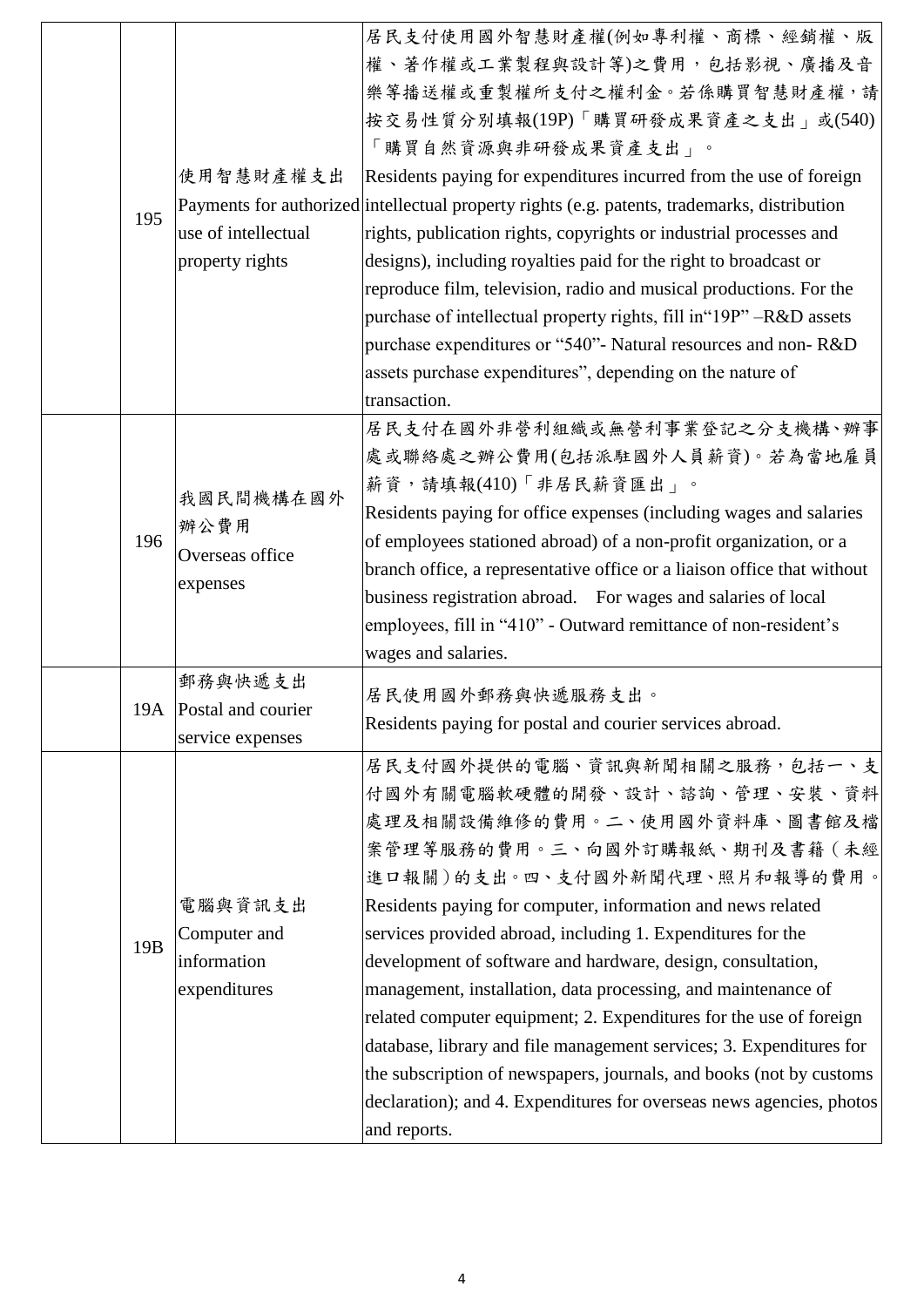| 19C             | 營業租賃支出<br>Leasing expenditures                                                                   | 居民租用國外營運器具所支付的租金 (如運輸設備租金支出),<br>惟資本租賃除外。<br>Residents paying for rental for the leasing of operating facilities<br>(such as leasing of transportation equipment), but excluding capital<br>leasing.                                                                                                                                                                                                                                                                                                                                                                                                                                                                          |
|-----------------|--------------------------------------------------------------------------------------------------|-------------------------------------------------------------------------------------------------------------------------------------------------------------------------------------------------------------------------------------------------------------------------------------------------------------------------------------------------------------------------------------------------------------------------------------------------------------------------------------------------------------------------------------------------------------------------------------------------------------------------------------------------------------------------------|
| 19 <sub>D</sub> | 專業技術事務支出<br>Professional and<br>technical service<br>expenditures                                | 居民支付國外有關法律、會計、管理顧問、公關、廣告、市場調<br>查、民意測驗、商業展覽、公證、檢驗及建築設計等服務之支出,<br>包括董監事酬勞。<br>Residents paying for professional services such as legal, accountant,<br>management consultant, public relations, advertising, market survey,<br>poll, commercial exhibition, public notary, examination,<br>architectural design, etc., including remuneration of directors and<br>supervisors.                                                                                                                                                                                                                                                                                                 |
| 19E             | 視聽支出<br>Video-audio<br>expenditures                                                              | 居民支付國外製作及演出影視、廣播與音樂等報酬,或支付自國<br>外下載影音及收看頻道的費用。若屬前述視聽播送權或重製權之<br>權利金費用,請填報(195)「使用智慧財產權支出」。<br>Residents paying for remuneration for film, television, radio and<br>musical productions and performances abroad, or for expenses<br>incurred in video/audio downloads, and channel rental; for royalties<br>paid for the right to broadcast or reproduce video/audio productions<br>described above, fill in "195"- Payments for authorized use of<br>intellectual property.                                                                                                                                                                                                   |
| 19F             | 外國政府機構之服務<br>收入匯出款<br>Outward remittance of<br>service income of<br>foreign government<br>agency | 外國使領館及其他政府機構在台收取的領事簽證費、規費,及居<br>民自行支付外國政府簽證費、規費的匯出。<br>Outward remittance of visa fees and service fees received by foreign<br>consulates in the R.O.C., and payment of visa fees and service fees<br>to foreign government by residents.                                                                                                                                                                                                                                                                                                                                                                                                                                     |
| 19G             | 軍政機關其他服務支<br>出<br>Other service<br>expenditures of civil or<br>military organs                   | 上述各項以外之我軍政機關服務支出,包括匯往我駐外單位之款<br>項(含派駐人員薪資)。若為當地雇員薪資,請填報(410)「非居民<br>薪資匯出」。軍政機關如有旅行或對外採購軍品物資等非屬本項<br>支出,應填相關之匯款分類。<br>Payments for services other than those described above by civil or<br>military organs, including money remitted to government's<br>representative offices abroad (including wages and salaries of<br>employees stationed abroad). For wages and salaries of local<br>employees, fill in "410" - Outward remittance of non-resident's<br>wages and salaries. Other expenditures of civil or military organs not<br>included under this item, such as expenses of traveling or purchase<br>of military supply should be put down relevant remittance code. |
| 19H             | 加工費支出<br>Processing fee<br>expenditures                                                          | 居民支付國外加工、組裝服務之費用。<br>Residents paying for processing and assembly services provided<br>abroad.                                                                                                                                                                                                                                                                                                                                                                                                                                                                                                                                                                                |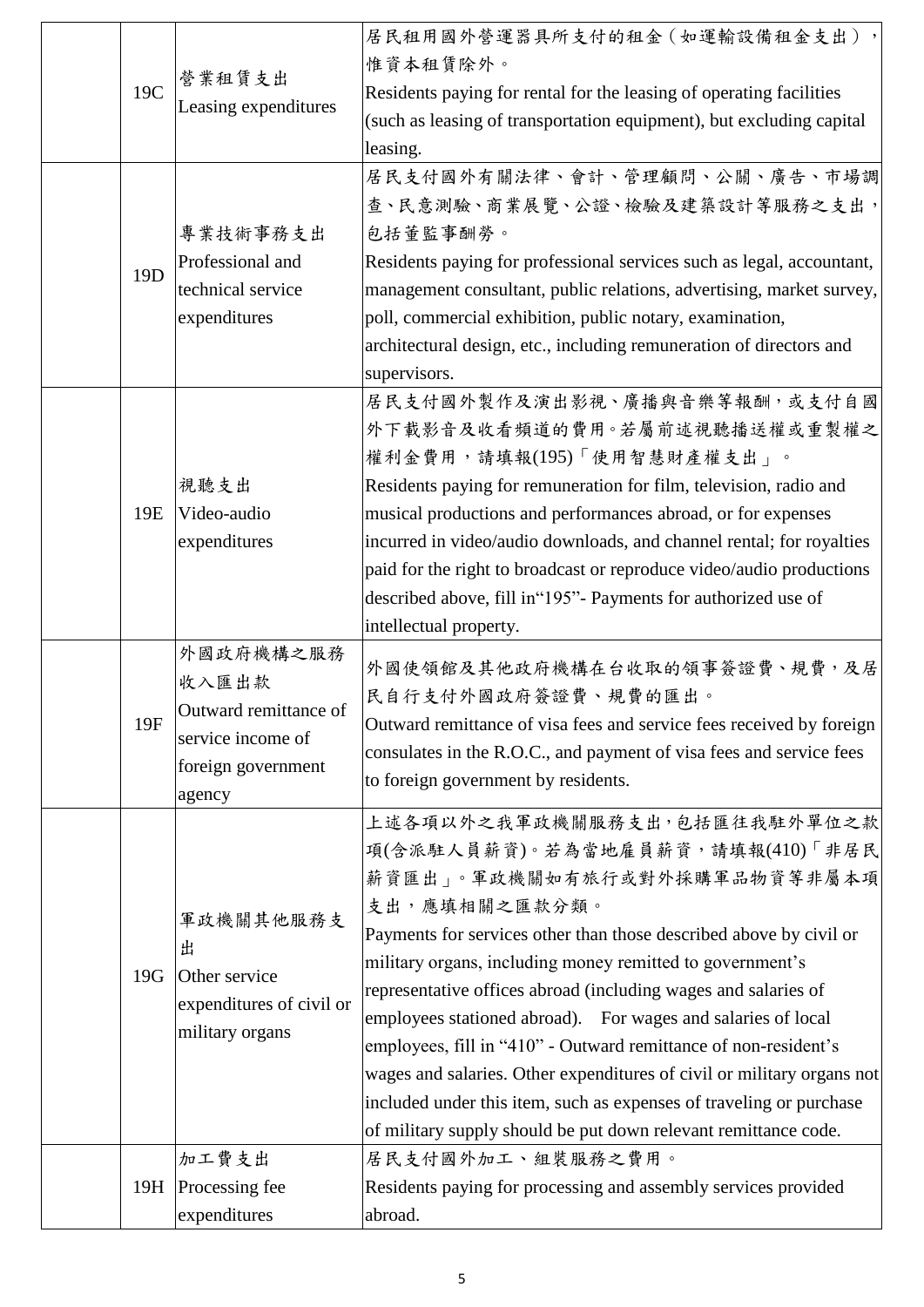| 19J | 電信支出<br>Telecommunication<br>expenditures             | 居民支付國外電信服務之費用。<br>Residents paying for telecommunication services provided abroad.                                                                                                                                                                                                                                                                                                                                                                                                                                                                                      |
|-----|-------------------------------------------------------|-------------------------------------------------------------------------------------------------------------------------------------------------------------------------------------------------------------------------------------------------------------------------------------------------------------------------------------------------------------------------------------------------------------------------------------------------------------------------------------------------------------------------------------------------------------------------|
| 19K | 維修支出<br>Repair/maintenance<br>expenditures            | 居民支付國外維修服務之費用,如船舶、航空器及其他運輸工具<br>之維修,但建築或電腦的維修請分別填報(193)「營建支出」及<br>(19B)「電腦與資訊支出」。<br>Residents paying for repair/maintenance services provided abroad,<br>such as repair/maintenance of ships, aircrafts and other<br>transportation vehicles. For repair/maintenance of buildings or<br>computers, fill in "193" - Payments related to local construction<br>project or "19B" - Computer and information expenditures.                                                                                                                                                 |
| 19P | 購買研發成果資產之<br>支出<br>R&D asset purchase<br>expenditures | 居民購買國外的研發成果所有權(例如專利權、版權、工業製程<br>與設計等)之支出。若購買品牌、商標、經銷權等請填報(540)「購<br>買自然資源與非研發成果資產支出」;若係支付國外使用研發成<br>果之支出,請填報(195)「使用智慧財產權支出」。<br>Residents paying for acquisition of R&D asset ownership (e.g.<br>patents, publication rights, industrial processes and designs, etc.).<br>For purchase of trade names, trademarks or distribution rights, fill in<br>"540" - Natural resources and non-R&D assets purchase<br>expenditures. For expenses incurred in the use of foreign R&D<br>assets, fill in "195" - Payments for authorized use of intellectual<br>property rights. |
| 199 | 其他服務支出<br>Other service<br>expenditures               | 上述各項以外的無相關主體項目(如服裝設計費)之服務支出,請<br>詳述性質。若有主體項目則歸入前述各項, 如建築設計支出請填<br>報(19D)「專業技術事務支出」。<br>Payments for services other than those described above and not<br>relating to any subject matter project (e.g. fashion design fee),<br>specify the purpose (residents)/source (non-residents) of payment. If<br>there is a subject matter project, put the payment under relevant<br>items described above. For example, for architectural design<br>expenses, fill in "19D"- Professional and technical service<br>expenditures.                                                |
|     | 本國資金流出<br>Outflow of domestic<br>funds                | 分為下列各項:<br>Classified into the following items:                                                                                                                                                                                                                                                                                                                                                                                                                                                                                                                         |
| 210 | 對外股本投資<br>Outward direct<br>investments               | 居民直接投資國外事業之股本,包括股本轉讓及分公司營運資<br>金。<br>Resident's direct investments in the capital stock of a foreign<br>business, including the transfer of capital stock and operating funds<br>of branch offices.                                                                                                                                                                                                                                                                                                                                                                     |
| 220 | 對外貸款投資<br>Outward loan<br>investments                 | 居民對其在國外直接投資事業之貸款。<br>Residents' loans to their direct overseas investments.                                                                                                                                                                                                                                                                                                                                                                                                                                                                                             |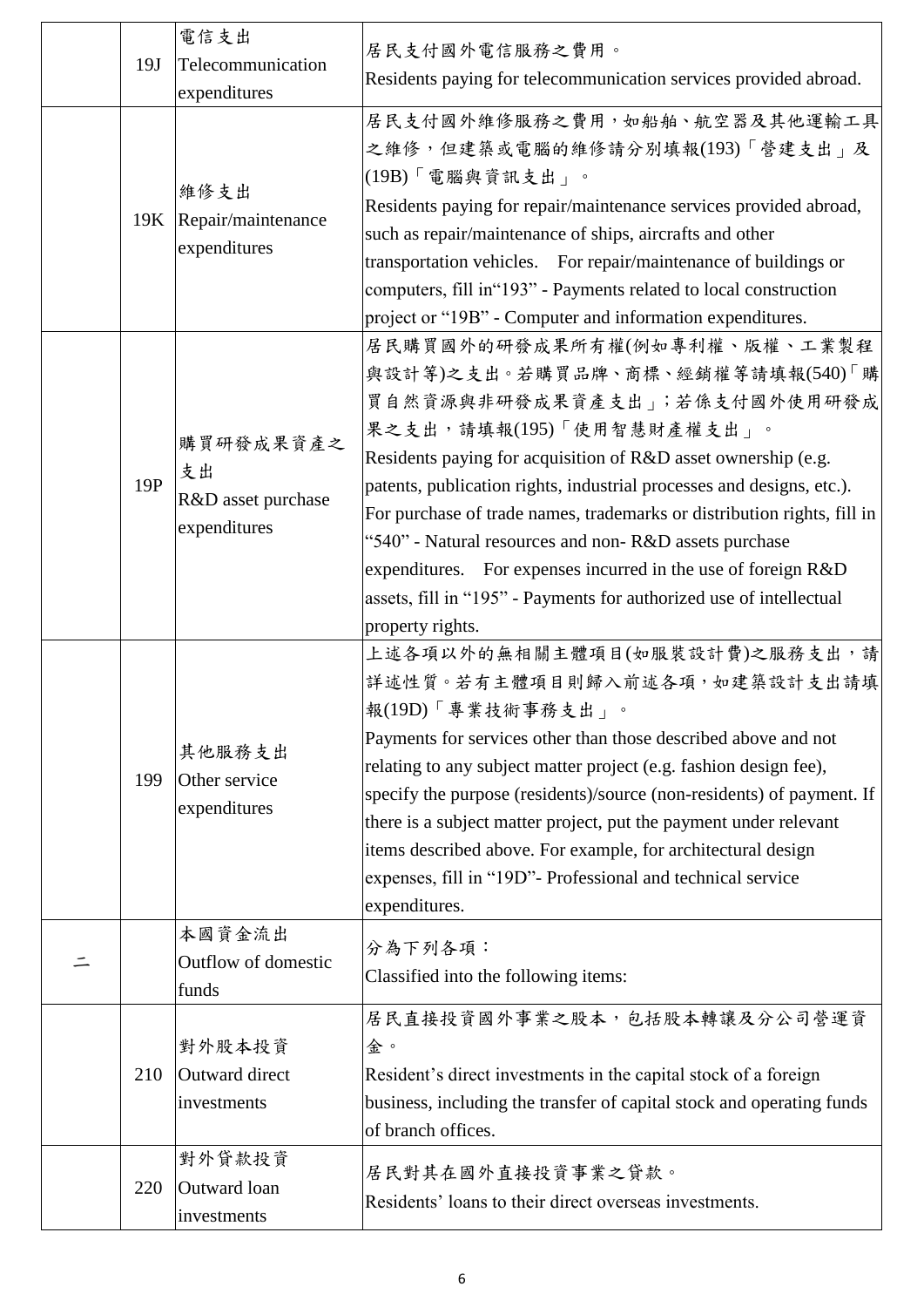|     |                         | 居民存放資金於國外銀行。匯款時可決定嗣後在國外之用途者不                                          |
|-----|-------------------------|-----------------------------------------------------------------------|
|     | 存放國外銀行                  | 得列入本項,應依其用途作適當的分類。                                                    |
| 250 |                         | Funds deposited overseas by residents. The remittance should be       |
|     | Deposits overseas       | put under the proper item instead of this item if subsequent use of   |
|     |                         | the funds abroad is decided at the time of remittance.                |
|     |                         | 居民投資國外股份、股票、權證、存託憑證、共同基金及投資信                                          |
|     | 投資國外股權證券                | 託之資金。                                                                 |
| 262 | Investments in overseas | Residents' investments (principal) in overseas shareholdings, stocks, |
|     | equity stocks           | warrants, depository receipts, mutual funds and investment trusts.    |
|     |                         | 居民投資國外長期 (發行期限超過一年)債票券。若為居民投資                                         |
|     |                         | 非居民在台發行長期債票券,請填報(282)「外人在台發行長期                                        |
|     | 投資國外長期債票券               | 債票券」。                                                                 |
|     | Investments in overseas | Residents' investments (principal) in overseas long-term bonds and    |
| 263 | long-term bonds and     | notes (with an original maturity longer than one year). In case of    |
|     | notes                   | residents investing in long-term bonds and notes issued by            |
|     |                         | non-residents in the R.O.C., fill in "282" - Issuance of long-term    |
|     |                         | bonds and notes in the R.O.C. by overseas nationals.                  |
|     | 投資國外短期債票券               |                                                                       |
| 264 | Investments in overseas | 居民投資國外短期(發行期限一年及一年以下)債票券。                                             |
|     | short-term notes and    | Resident's investments in overseas short-term notes and bills (with   |
|     | bills                   | an original maturity of one year or less).                            |
|     |                         | 居民支付國外有本金交割的外匯遠期及換匯之資金;但與國內銀                                          |
|     | 國外有本金交割的遠               | 行交易者不得列入本項,請依性質列入「其他匯出款––國內交易」                                        |
|     | 匯及換匯之資金匯出               | 之相關細項。                                                                |
| 266 | Outward remittance of   | Residents paying for overseas deliverable forward (DF) foreign        |
|     | funds for overseas      | exchange and swap transactions. Funds remitted for transactions       |
|     | deliverable forward and | with domestic banks may not be put under this item but under the      |
|     | swap transactions       | related sub-item of "Other outward remittances -Domestic              |
|     |                         | transactions" based on the nature of remittance.                      |
|     |                         | 居民支付與非居民有本金交割以外的衍生金融商品之資金,包括                                          |
|     | 國外無本金交割的衍               | 匯出的保證金、權利金及損失等;但與國內銀行交易者不得列入                                          |
|     | 生金融商品之資金匯               | 本項,請依性質列入「其他匯出款––國內交易」之相關細項。                                          |
|     | 出                       | Residents paying for overseas non-deliverable derivative              |
| 267 | Outward remittance of   | transactions with non-residents, including margins, premiums and      |
|     | funds for overseas      | losses incurred. Funds remitted for transactions with domestic        |
|     | non-deliverable         | banks may not be put under this item but under the related sub-item   |
|     | derivative transactions | of "Other outward remittances -Domestic transactions" based on the    |
|     |                         | nature of remittance.                                                 |
|     | 投資國外不動產                 | 居民投資國外土地、房屋等不動產之資金。                                                   |
| 270 | Investments in overseas | Resident's investments in overseas real estate, such as land and      |
|     | real estate             | houses.                                                               |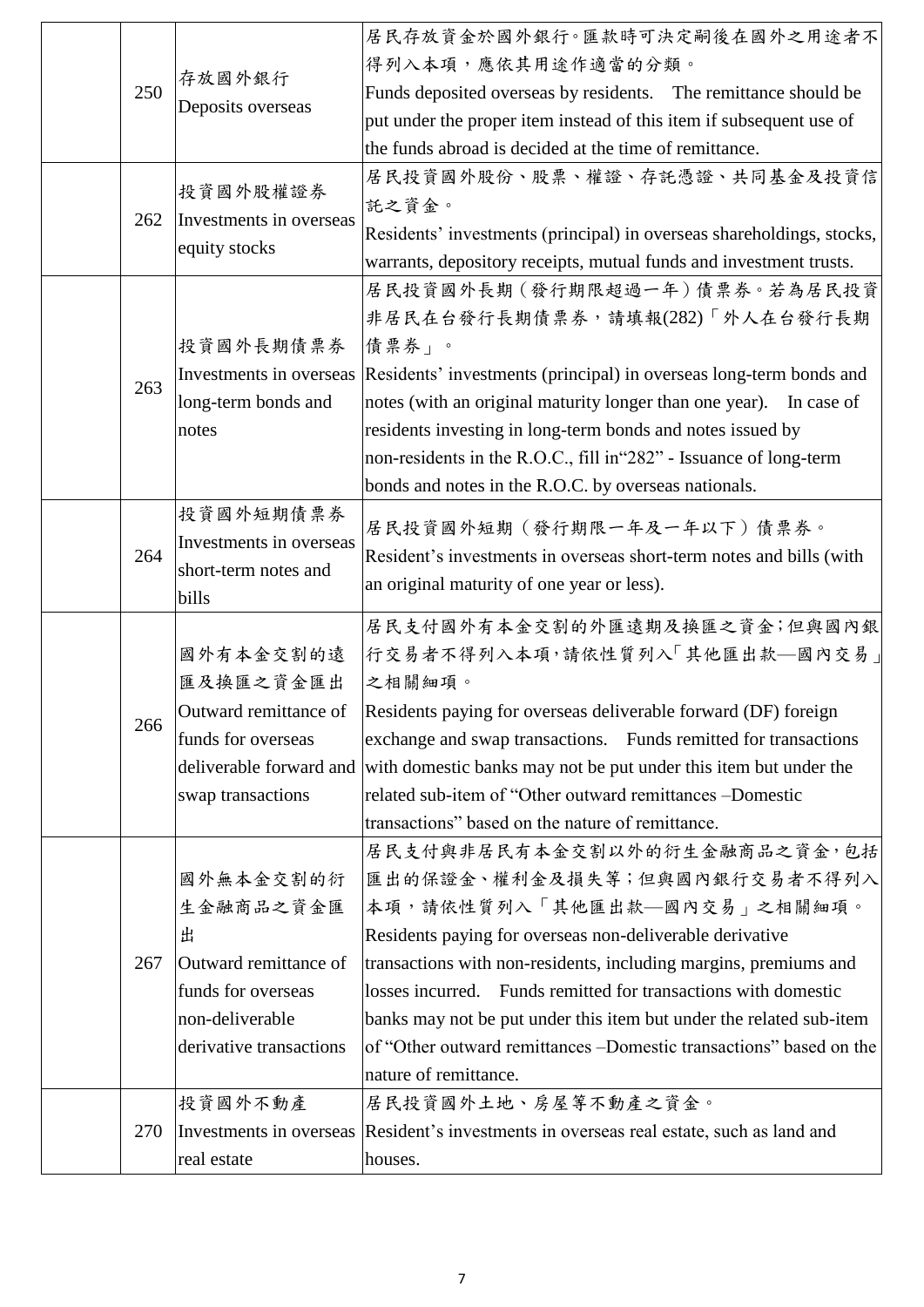|          |     |                                                  | 居民融資貸款予非居民,包括代墊款、週轉金等;若係對國外直                                                                                                |
|----------|-----|--------------------------------------------------|-----------------------------------------------------------------------------------------------------------------------------|
|          |     | 對外融資貸款                                           | 接投資事業之貸款,請填報(220)「對外貸款投資」。                                                                                                  |
|          | 280 | Loan financing to                                | Resident's loan financing to non-residents, including advances,                                                             |
|          |     | non-resident abroad                              | working funds etc. For loans to direct overseas investments, fill                                                           |
|          |     |                                                  | in"220" - Outward loan investments.                                                                                         |
|          |     | 外人發行台灣存託憑                                        |                                                                                                                             |
|          |     |                                                  | 非居民發行台灣存託憑證之匯出款及現金增資股款匯出。                                                                                                   |
|          |     | 證                                                | Outward remittances of funds by non-residents raised in the issuance                                                        |
|          | 281 | <b>Issuance of Taiwan</b>                        | of Taiwan depository receipts and outward remittances of payments                                                           |
|          |     | depository receipts by                           | for shares issued for capital increase.                                                                                     |
|          |     | foreign nationals                                |                                                                                                                             |
|          |     | 外人在台發行長期債                                        |                                                                                                                             |
|          |     | 票券                                               | 在台發行長期債票券之資金(包括發行人募集或投資人投資)匯                                                                                                |
|          | 282 | Issuance of long-term                            | 出。                                                                                                                          |
|          |     | bonds and notes in the                           | Outward remittances of funds (by issuers or investors) raised in the                                                        |
|          |     | R.O.C. by foreign                                | issuance of long-term bonds and notes in the R.O.C.                                                                         |
|          |     | nationals                                        |                                                                                                                             |
|          |     | 外人在台發行股票                                         | 非居民在台公開發行股票募集資金匯出。                                                                                                          |
|          | 283 | Issuance of stocks in the                        | Outward remittance of funds raised by non-residents in the public                                                           |
|          |     | R.O.C. by foreign                                | offering of stocks in the R.O.C.                                                                                            |
|          |     | nationals                                        |                                                                                                                             |
|          |     | 其他本國資金流出<br>Other outflows of<br>domestic funds  | 上述各項以外之本國資金流出,請詳述性質,如押標金、保證金                                                                                                |
|          |     |                                                  | (不含衍生金融商品之保證金)等。                                                                                                            |
|          | 299 |                                                  | Outflows of domestic funds other than those described above (please                                                         |
|          |     |                                                  | specify the purpose (residents)/source (non-residents) of payment),                                                         |
|          |     |                                                  | such as bid bonds or performance bonds, deposits, etc. (excluding                                                           |
|          |     |                                                  | margins for financial derivatives).                                                                                         |
|          |     |                                                  | 非居民收回各項投資本國的資金(含資本利得與損失);但固定期                                                                                               |
|          |     |                                                  | 間配發的各項所得(如利息、股利等),請依性質列入「外資投資                                                                                               |
|          |     |                                                  | 所得」各細項。外國資金流出分為下列各項:                                                                                                        |
| $\equiv$ |     | 外國資金流出                                           | Non-residents recovering funds from investment in the R.O.C.                                                                |
|          |     | Outflows of foreign                              | (including capital gain and loss); but for income distributed on a                                                          |
|          |     | funds                                            | regular basis (e.g. interest and dividend), put under the sub-items of                                                      |
|          |     |                                                  | "Foreigner's investment income"; outflows of foreign funds are                                                              |
|          |     |                                                  | classified into the following items:                                                                                        |
|          |     | 僑外股本撤資                                           | 非居民收回原直接投資我國產業之股本,包括股本轉讓及分公司                                                                                                |
|          |     | Withdrawal of equity                             | 營運資金。                                                                                                                       |
|          | 310 | investments by foreign                           | Non-residents recovering equity principal invested in the R.O.C.                                                            |
|          |     | nationals and overseas                           | enterprises, including transfers of capital stock and operating funds                                                       |
|          |     | Chinese                                          | of branch offices.                                                                                                          |
|          |     | 償還僑外貸款投資                                         |                                                                                                                             |
|          |     |                                                  |                                                                                                                             |
|          |     |                                                  | 居民償還非居民直接投資股東之貸款投資款。                                                                                                        |
|          |     | Repayments of loan                               |                                                                                                                             |
|          | 320 | investments by foreign<br>nationals and overseas | Residents repaying loan investments provided by non-resident<br>shareholders with direct investments in residents' company. |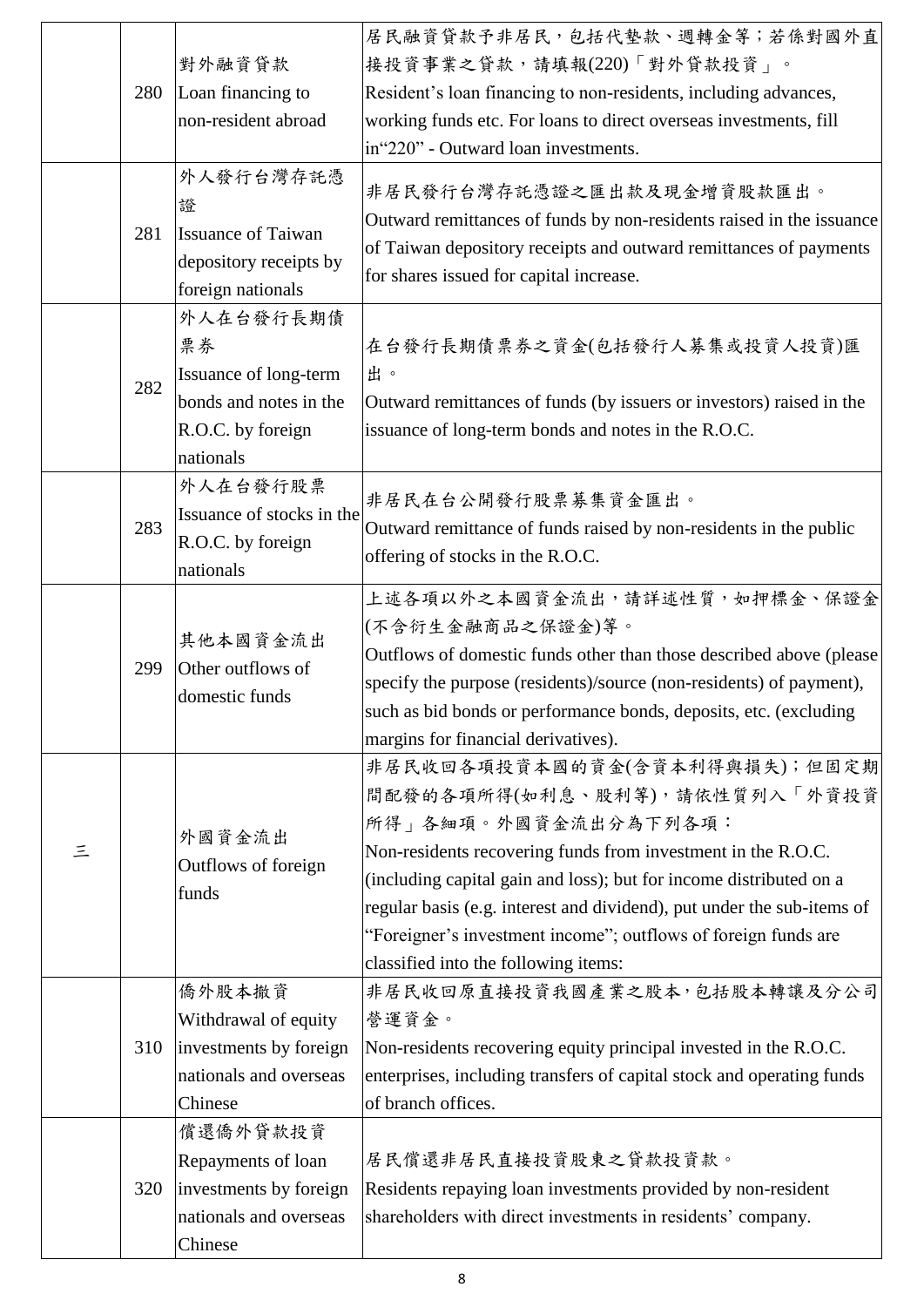| 330<br>340 | 國外信託資金匯出<br>Outward remittance of<br>foreign trust funds<br>invested in the R.O.C.<br>償還國外借款<br>borrowing               | 國內證券投信業者匯出原投資於我國之國外信託資金。<br>Domestic investment trust business remitting original investments in<br>foreign trust funds in the R.O.C.<br>居民償還向國外借入之資金,包括代墊款、週轉金等,銀行對外<br>履行借款保證責任時亦屬之;若屬償還外資直接投資股東之貸款<br>投資款,請填報(320)「償還僑外貸款投資」。<br>Residents paying back funds borrowed abroad, including advances<br>Repayments of overseas and working funds etc., as well as bank's guarantee payments<br>(fulfilling the guarantee responsibility). For repaying loan<br>investment from direct non-resident shareholder, fill in "320" -<br>Repayments of loan investments by foreign nationals and overseas |
|------------|-------------------------------------------------------------------------------------------------------------------------|----------------------------------------------------------------------------------------------------------------------------------------------------------------------------------------------------------------------------------------------------------------------------------------------------------------------------------------------------------------------------------------------------------------------------------------------------------------------------------------------------------------------------------------------------------------------------------------------------|
| 341        | 償還海外公司債<br>Repayments of<br>corporate bonds issued<br>overseas                                                          | Chinese.<br>居民贖回其海外公司債之資金匯出,包括轉換股票後在國內股票<br>市場售出所得資金匯出。<br>Residents remitting outward funds for the redemption of corporate<br>bonds issued overseas, including the proceeds from sale of<br>converted stocks in the domestic stock exchange.                                                                                                                                                                                                                                                                                                                                                     |
| 350        | 外人存款收回<br>Withdrawal of deposits<br>by foreign nationals                                                                | 非居民收回存放於我國之存款(非證券投資戶)。<br>Non-residents withdrawing deposits in the R.O.C. (not for the local<br>securities investments).                                                                                                                                                                                                                                                                                                                                                                                                                                                                          |
| 360        | 外人證券投資匯回<br>Outward remittance of<br>securities investments<br>by foreign nationals                                     | 非居民匯回投資國內證券之資金(含資本利得與損失)。<br>Non-residents remitting outward funds invested in local securities<br>(including capital gain and loss).                                                                                                                                                                                                                                                                                                                                                                                                                                                              |
| 365        | 外人交易衍生金融商<br>品匯回<br>Outward remittance of<br>proceeds from financial<br>derivative transactions<br>by foreign nationals | 非居民匯回其原與國內交易衍生金融商品之資金,包括保證金、<br>權利金及利得等。<br>Non-residents remitting outward proceeds from financial derivative<br>transactions in the R.O.C., including margins, premiums and gains.                                                                                                                                                                                                                                                                                                                                                                                                               |
| 366        | 外人借券保證金匯出<br>Outward remittance of<br>cash collateral received<br>by foreign nationals for<br>securities lending        | 非居民匯回其借券交易之保證金。<br>Non-residents remitting outward cash collateral received for<br>securities lending transactions.                                                                                                                                                                                                                                                                                                                                                                                                                                                                                |
| 370        | 外人收回不動產投資<br>Withdrawal of real<br>estate investment by<br>foreign nationals                                            | 非居民收回投資國內不動產之資金。<br>Non-residents withdrawing funds invested in local real estate.                                                                                                                                                                                                                                                                                                                                                                                                                                                                                                                 |
| 380        | 海外存託憑證贖回<br>Redemption of global<br>depository receipts                                                                 | 居民為贖回其海外存託憑證所匯出之資金。<br>Residents remitting outward funds to redeem his global depository<br>receipts.                                                                                                                                                                                                                                                                                                                                                                                                                                                                                              |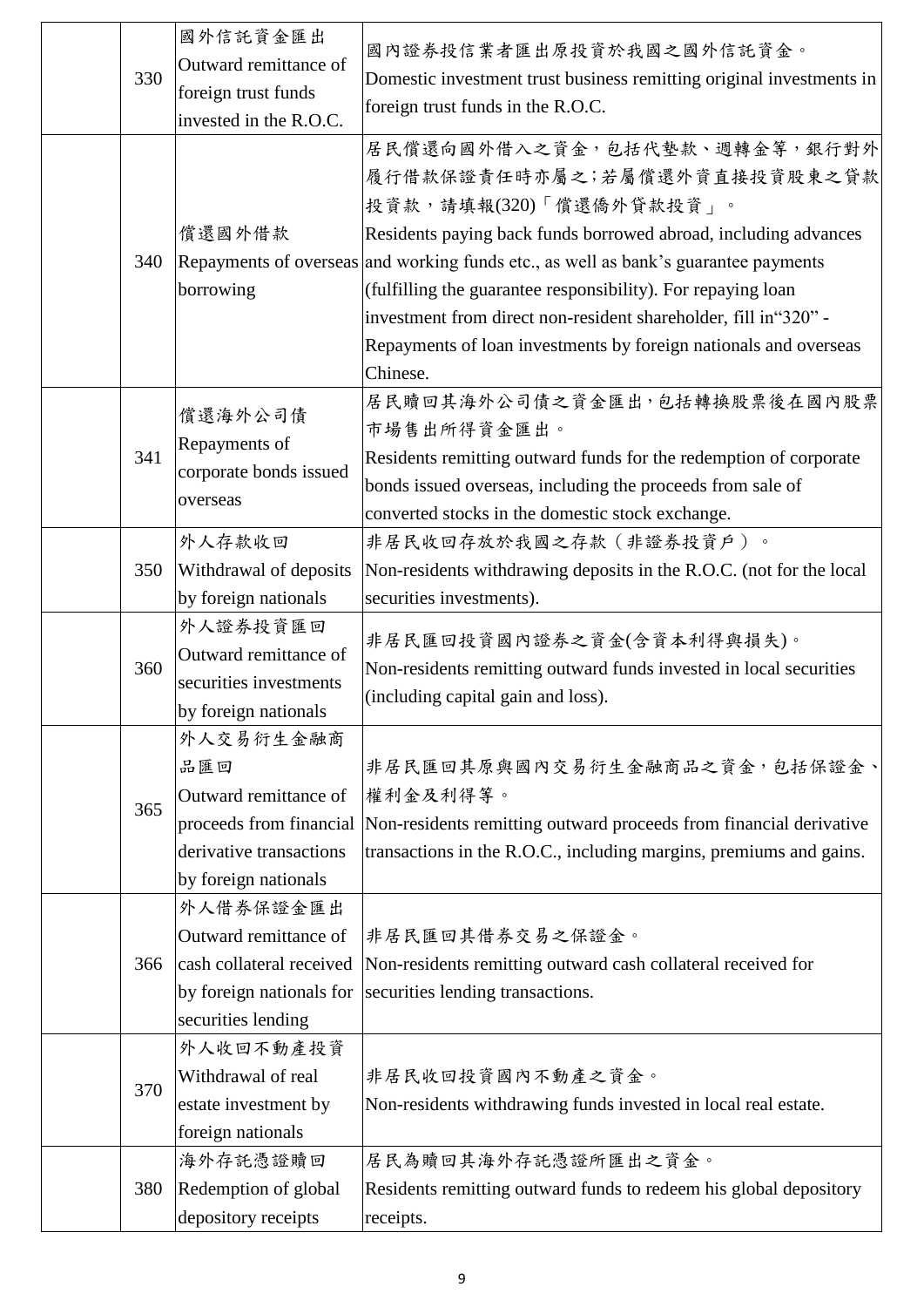|           | 391 | 償還分期付款進口融<br>資<br>Installment payments<br>for import financing                                            | 居民償還國外賣方之進口融資。<br>Residents paying back principal of import financing by foreign<br>sellers in installments.                                                                                                                                                                                                                                                                                                                                                                                                                                                                                                                               |
|-----------|-----|-----------------------------------------------------------------------------------------------------------|--------------------------------------------------------------------------------------------------------------------------------------------------------------------------------------------------------------------------------------------------------------------------------------------------------------------------------------------------------------------------------------------------------------------------------------------------------------------------------------------------------------------------------------------------------------------------------------------------------------------------------------------|
|           | 392 | 資本租賃支出<br>Capital leasing<br>expenditures                                                                 | 居民向國外以融資方式承租物品之租金支出。<br>Resident paying for foreign financing of leasing (principal).                                                                                                                                                                                                                                                                                                                                                                                                                                                                                                                                                      |
|           | 399 | 其他外國資金流出<br>Other outflows of<br>foreign funds                                                            | 上述各項以外之外國資金流出,請詳述性質,如匯回押標金、保<br>證金(不含交易衍生金融商品及借券交易之保證金)等<br>Outflows of foreign funds other than those described above (please<br>specify the purpose (residents)/source (non-residents) of payment),<br>such as bid bonds or performance bonds (excluding margins or cash<br>collaterals for financial derivatives or securities lending).                                                                                                                                                                                                                                                                                                |
| 四         |     | 所得支出<br>Payments for gains and<br>income                                                                  | 分為薪資支出及外資投資所得支出兩大項。<br>Classified into two subcategories as payments for salaries and<br>payments for foreigner's investments income.                                                                                                                                                                                                                                                                                                                                                                                                                                                                                                      |
| $(-)$     |     | 薪資支出<br>Payments for salaries                                                                             |                                                                                                                                                                                                                                                                                                                                                                                                                                                                                                                                                                                                                                            |
|           | 410 | 非居民薪資匯出<br>Outward remittance of<br>non-resident's wages<br>and salaries                                  | 在台外籍人員 (憑護照或未滿一年之居留證) 薪資匯出 (或由其<br>雇主代匯),及支付駐外軍政機關或無營利事業登記之國外分支<br>機構當地雇員薪資款。若在台居留超過一年者,請填報(511)「工<br>作者移轉支出」。<br>Outward remittance of wages and salaries of foreign employees in<br>the R.O.C. (based on passport or residence permit showing stay of<br>less than one year, or remitted by the employer), and payments for<br>wages and salaries of local employees at an overseas branch office<br>of a civil or military organ or the overseas branch office without<br>business registration; for foreign employees who have stayed in the<br>R.O.C. for more than one year, fill in "511" – Outward remittance<br>by guest workers. |
| $($ = $)$ |     | 外資投資所得(不含資<br>本利得或損失)<br>investment income of<br>foreign nationals<br>(excluding capital gain<br>or loss) | 投資所得係指固定期間所配發的利息、紅利、盈餘或股利;若是<br>外資投資所產生買賣的價差視為「資本利得或損失」,不得列入<br>各項投資所得,請依性質列「外國資金流出」各細項。外資投資<br>所得分為下列各項:<br>Investment income refers to interest, bonus, surplus or dividends<br>distributed periodically; the difference between buying and selling<br>prices incurred in foreigner's investment is treated as "capital gain<br>or loss", which may not be put under investment gain, but under the<br>sub-items of "Outflows of foreign funds" based on the nature of<br>remittance. Investment income of foreign nationals is classified into<br>the following items:                                                                  |
|           | 440 | 國外借款利息<br>Interest of overseas<br>borrowing                                                               | 居民向國外借款所支付之利息,包括資本租賃之利息支出。<br>Interest paid by resident for foreign borrowing, including interest<br>expenditures of capital leasing.                                                                                                                                                                                                                                                                                                                                                                                                                                                                                                      |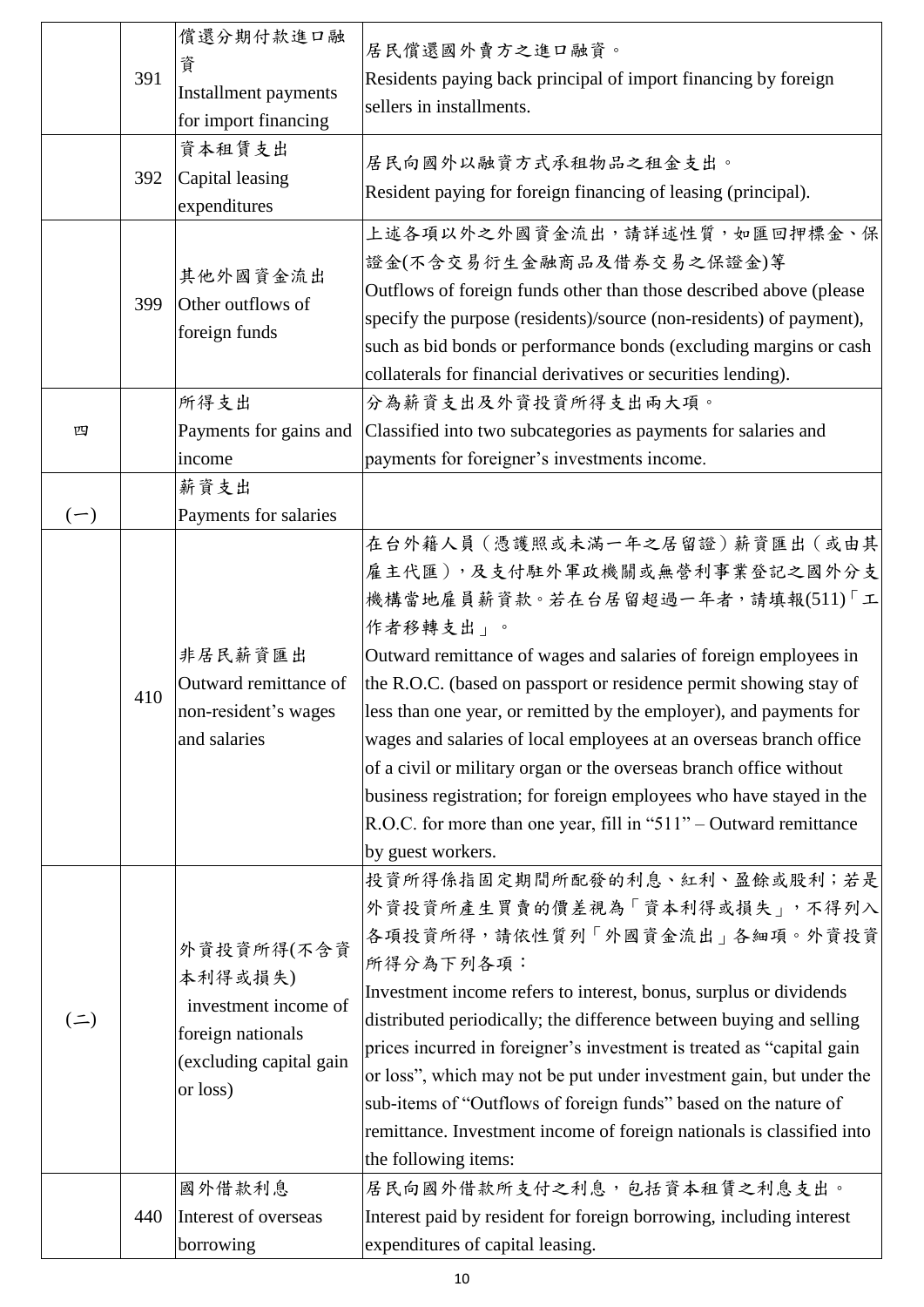|  |         | 僑外股本投資的盈餘              |                                                                       |
|--|---------|------------------------|-----------------------------------------------------------------------|
|  |         | 或股利                    |                                                                       |
|  |         | Surplus or dividend    |                                                                       |
|  |         | income of foreign      | 非居民直接投資於國內產業股本之紅利、盈餘及股利所得。                                            |
|  | 441     | nationals and overseas | Bonus, surplus and dividends earned by non-residents from direct      |
|  |         | Chinese from equity    | equity investments in R.O.C. enterprises.                             |
|  |         | investments in the     |                                                                       |
|  |         | R.O.C.                 |                                                                       |
|  |         |                        | 非居民投資國內股份、股票、權證、存託憑證、共同基金及投資                                          |
|  |         |                        | 信託等股權證券之股利,或居民匯出配發在國外發行的股票、存                                          |
|  |         | 股權證券股利                 | 託憑證等股權證券股利之款項。                                                        |
|  | 442     | Dividend income from   | Non-resident's dividend income from equity securities such as         |
|  |         | equity securities      | domestic shareholding, stocks, warrants, depository receipts, mutual  |
|  |         |                        | funds and investment trusts or resident's outward remittance of       |
|  |         |                        | dividends on stocks or depository receipts issued overseas.           |
|  |         | 外人存款利息                 | 非居民匯出在國內存款之利息所得。                                                      |
|  | 443     | Deposit interest of    | Outward remittances of interest from deposits in R.O.C banks by       |
|  |         | foreign nationals      | non-residents.                                                        |
|  |         |                        | 居民支付國外賣方遠期信用狀、託收或分期付款進口融資等之利                                          |
|  |         | 有關進口之利息                | 息支出。                                                                  |
|  | 444     | Import finance related | Residents paying for the interest incurred from a foreign seller's    |
|  |         | interest               | usance L/C, collection of payment or import financing by              |
|  |         |                        | installment payment.                                                  |
|  |         |                        | 非居民投資國內長期(發行期限超過一年)債票券的利息,或居民                                         |
|  |         | 長期債票券利息                | 匯出配發海外長期債票券的利息。                                                       |
|  | 445     | Interest earned from   | Interest received by non-residents from long-term bonds and notes in  |
|  |         | long-term bonds and    | R.O.C. (with an original maturity longer than one year) or residents  |
|  |         | notes                  | remitting out interest income from overseas long-term bonds and       |
|  |         |                        | notes.                                                                |
|  |         |                        | 非居民投資短期(發行期限一年及一年以下)債票券的利息,或居                                         |
|  |         | 短期債票券利息                | 民匯出配發海外短期債票券的利息。                                                      |
|  | 446     | Interest earned from   | Interest received by non-residents from short-term notes and bills in |
|  |         | short-term notes and   | R.O.C. (with an original maturity of one year or less) or a resident  |
|  |         | bills                  | remitting out interest income from overseas short-term notes and      |
|  |         |                        | bills.                                                                |
|  |         | 僑外貸款投資利息               |                                                                       |
|  |         | Interest on loan       | 居民支付非居民直接投資股東之貸款利息。                                                   |
|  | 448     | investments by foreign | Residents paying interest on loans from direct non-resident           |
|  |         | nationals and overseas | shareholders.                                                         |
|  | Chinese |                        |                                                                       |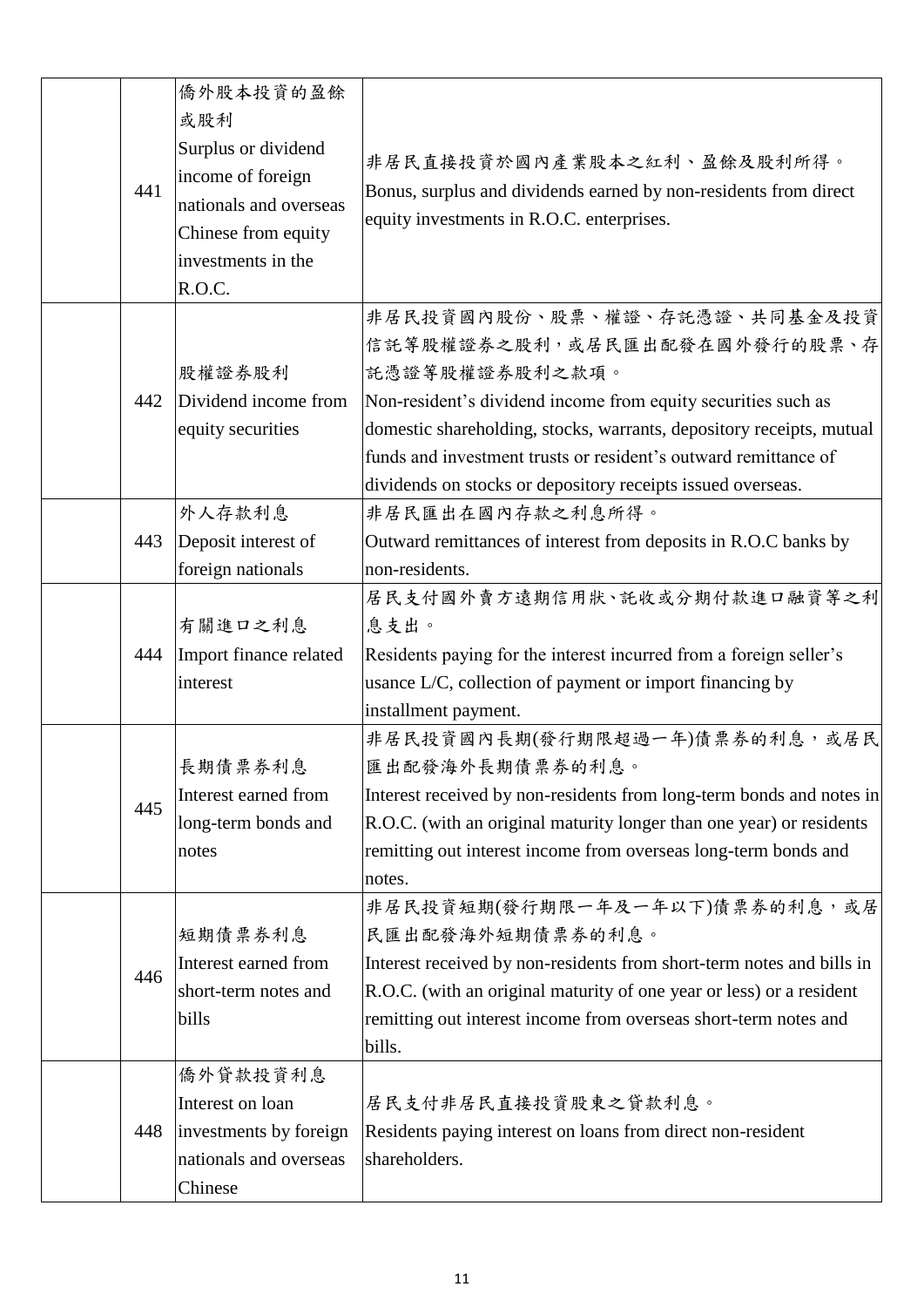|   |     |                                        | 上述各項以外之外資投資所得匯出,請詳述性質,如房屋、土地                                                          |
|---|-----|----------------------------------------|---------------------------------------------------------------------------------------|
|   |     | 其他外資投資所得                               | 的租金支出。                                                                                |
|   |     | Other investment                       | Outward remittance of investment income of non-residents other                        |
|   | 449 | income of foreign                      | than those described above (please specify the purpose                                |
|   |     | nationals                              | (residents)/source (non-residents) of remittance), such as house or                   |
|   |     |                                        | land rental.                                                                          |
|   |     |                                        | 無償性或無相對報酬性之支出,分為下列各項:                                                                 |
| 五 |     | 移轉支出                                   | Free-gratis or non-compensated payments are classified into the                       |
|   |     | <b>Transfer payments</b>               | following items:                                                                      |
|   |     | 贍家匯款支出                                 | 居民資助國外親友或作為家屬生活費,包括定居大陸地區榮民之                                                          |
|   |     | Outward remittances of 就養給付。           |                                                                                       |
|   | 510 |                                        | allowances for family or Outward remittances by residents to help family or relatives |
|   |     | relatives                              | overseas, including veterans in Mainland China.                                       |
|   |     |                                        | 在台居留一年以上之外籍工作者的薪資匯出款(或由其雇主代                                                           |
|   |     | 工作者匯款支出                                | 匯)。                                                                                   |
|   | 511 | Outward remittance by<br>guest workers | Outward remittance of wages and salaries of foreign workers staying                   |
|   |     |                                        | in R.O.C. for more than one year (or remitted by the employers).                      |
|   |     |                                        | 軍政機關以外之居民對國外之捐獻或贈與款。                                                                  |
|   | 520 | 捐贈匯款支出<br>Donation remittance          |                                                                                       |
|   |     |                                        | Residents other than civil or military organs making donations to<br>other countries. |
|   |     |                                        | 國人移民國外之費用,及為移民所匯出之資金。                                                                 |
|   | 530 | 移民支出<br>Immigration remittance         |                                                                                       |
|   |     |                                        | Immigration expenditures and funds remitted outward for                               |
|   |     |                                        | immigration purposes.                                                                 |
|   |     |                                        | 向國外購買自然資源(包括土地、採礦權、伐木權、漁獵權、水                                                          |
|   |     |                                        | 域及領空等)及無形資產(包括品牌、商標、經銷權、網域名稱等)                                                        |
|   |     | 購買自然資源與非研                              | 所有權的支出。若購買專利權、版權等請填報(19P)「購買研發                                                        |
|   |     | 發成果資產支出                                | 成果資產之支出」。                                                                             |
|   | 540 | Natural resources and                  | Expenses incurred in acquiring natural resources (including land,                     |
|   |     | non-R&D assets                         | mining rights, logging rights, fishing and hunting rights, waters and                 |
|   |     | purchase expenditures                  | and ownership of intangible assets (including trade<br>air space)                     |
|   |     |                                        | names, trademarks, distribution rights, domain names, etc.) abroad;                   |
|   |     |                                        | for the purchase of patents or copyrights, fill in "19P" -R&D assets                  |
|   |     |                                        | purchase expenditures.                                                                |
|   |     | 政府移轉支出                                 | 我軍政機關對國外之移轉支出,如捐贈、繳交國際組織會費等。                                                          |
|   | 580 | Government transfer                    | Transfer payments of civil or military organs, such as donations and                  |
|   |     | payments                               | membership fees for international organizations.                                      |
|   |     |                                        |                                                                                       |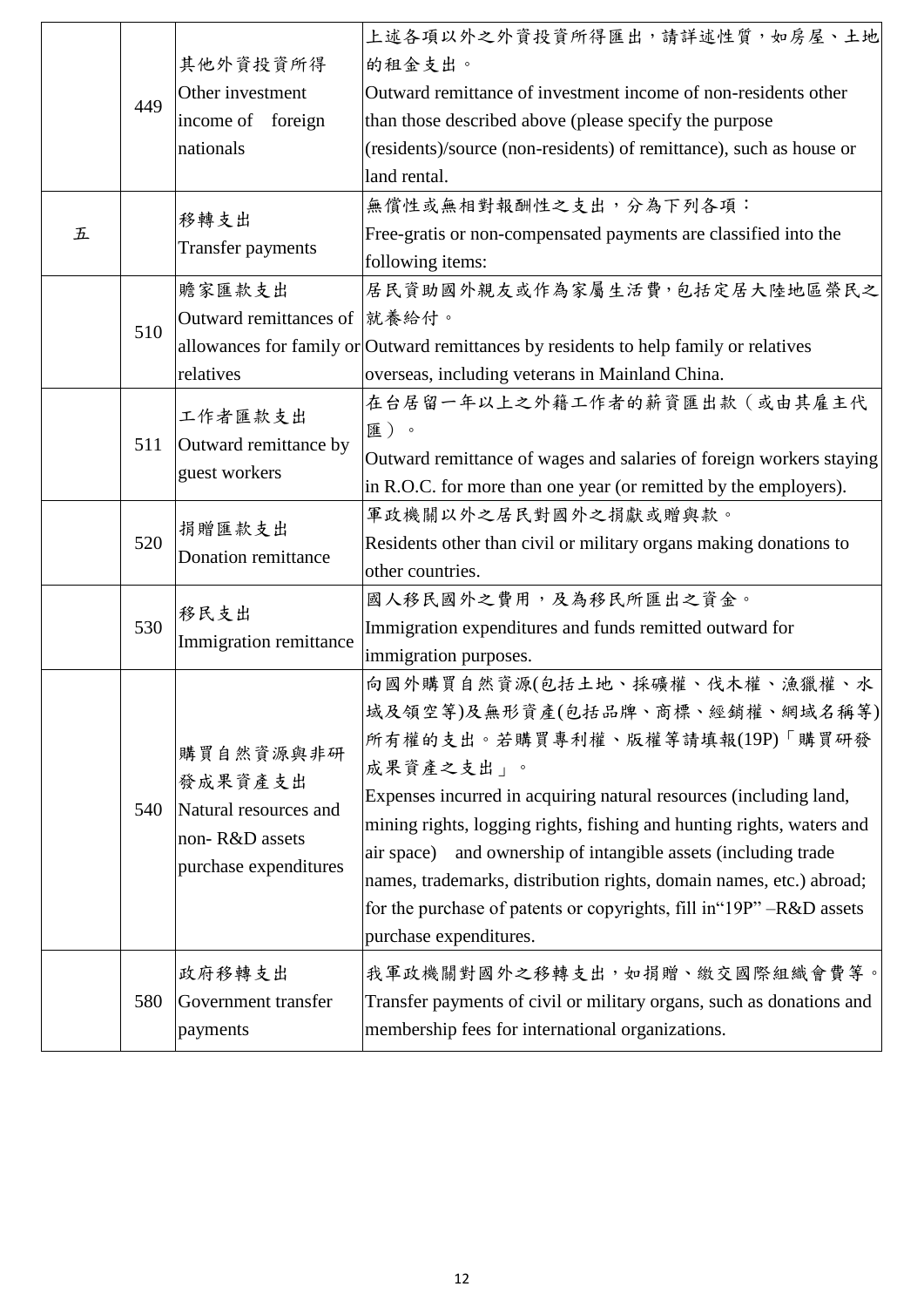|           | 599 | 其他移轉支出                                                 | 上述各項以外之移轉支出,請詳述性質,如違約金、補助款、獎<br>學金、會員費、非居民合法繼承台灣地區人民遺產及其孳息、支<br>付稅款、規費、彩券票款或獎金、非因保險給付之損害賠償、撫<br>恤金等。<br>Transfer payments other than those described above (please specify<br>Other transfer payments the purpose (residents)/source (non-residents) of payment), such as<br>default penalty, aid, scholarship, membership fees, non-resident's<br>legal inheritance of assets of residents and interest accrued, payment<br>of tax and fees, lottery or prize, non-insurance related indemnity or                   |
|-----------|-----|--------------------------------------------------------|----------------------------------------------------------------------------------------------------------------------------------------------------------------------------------------------------------------------------------------------------------------------------------------------------------------------------------------------------------------------------------------------------------------------------------------------------------------------------------------------------------------------|
|           |     |                                                        | relief payment.                                                                                                                                                                                                                                                                                                                                                                                                                                                                                                      |
|           |     | 其他匯出款                                                  |                                                                                                                                                                                                                                                                                                                                                                                                                                                                                                                      |
| 六         |     | Other remittances items                                |                                                                                                                                                                                                                                                                                                                                                                                                                                                                                                                      |
| $(-)$     |     | 其他國外交易<br>Other overseas                               |                                                                                                                                                                                                                                                                                                                                                                                                                                                                                                                      |
|           |     | transactions                                           |                                                                                                                                                                                                                                                                                                                                                                                                                                                                                                                      |
|           | 611 | 出口貨款退回<br>Returns of export<br>payments                | 包括出口貨款退回、出口貨款折讓及出口貨品瑕疵理賠等。若係<br>跟單交易之貨款退回或拒付還款請列報為原來出口之減項。<br>Including returns of export payments, and payments for claims of<br>defect. In the case of returns of payments in $L/C$ negotiations or<br>unpaid after L/C negotiations, declare as a minus item under the<br>export L/C negotiation item on "Daily Transaction Report".                                                                                                                                                                              |
|           | 612 | 外人兌回外幣<br>Foreigners exchange<br>back foreign currency | 非居民在台旅行支出剩餘款兌回外幣。<br>Non-residents exchange back unspent New Taiwan dollar in R.O.C.                                                                                                                                                                                                                                                                                                                                                                                                                                 |
|           | 619 | 其他匯出款<br>Other outward<br>remittances                  | 除資本項目(2、3字頭)及611、612以外之其他匯入匯款退匯。<br>詳述性質時,請註明原匯入匯款分類編號或項目名稱。<br>Returns of inward remittances other than 611, 612 and capital items<br>(with prefix $2$ or $3$ ); when specifying the nature of remittance, please<br>note the code or item name of the original inward remittance.                                                                                                                                                                                                                                  |
| $($ = $)$ |     | 國內交易<br>Domestic transactions                          | 發生於國內之外匯交易 (包括衍生金融商品交易),國別應填報<br>為本國;若匯出至國際金融業務分行OBU者,不得列入國內交<br>易,請依國外交易的匯款性質作適當分類,分為下列各項:<br>For foreign exchange transactions (including financial derivative<br>transactions) executed within the R.O.C., the country should be<br>indicated as the R.O.C.; outward remittance to OBUs may not be put<br>under domestic transactions, but should be classified into the foreign<br>transaction's items based on the nature of outward remittance. The<br>domestic transaction's items are classified as follows: |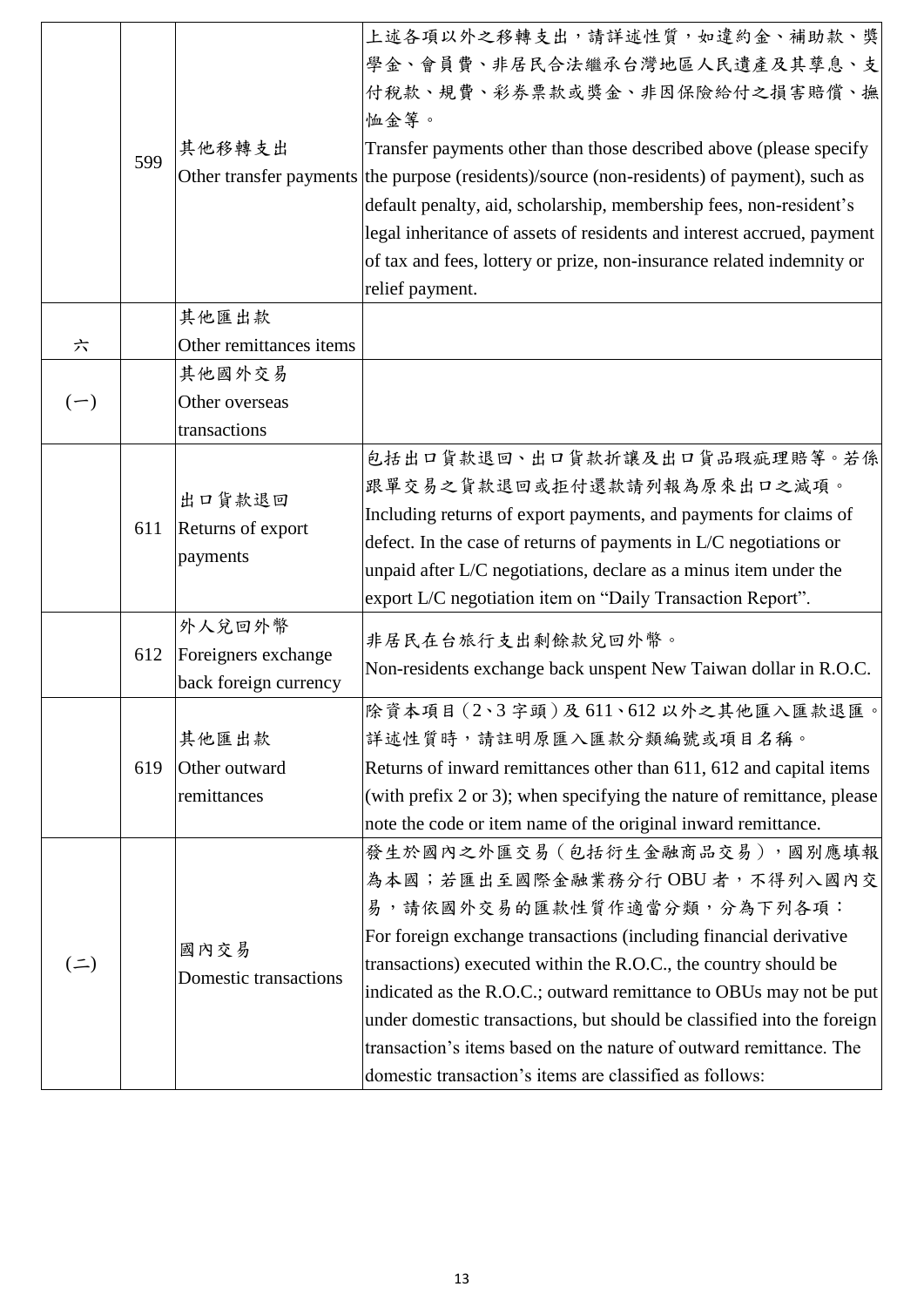| 692 | 兌購外匯存外匯存款<br>Purchase of foreign<br>exchange and deposit<br>into foreign currency<br>deposit account | 客户以新台幣結購外匯存入外匯存款時,不論其外匯支出之性質<br>為何,指定銀行於水單上皆編製本項分類編號,並請加註客戶原<br>結購性質;未以新台幣結購外匯者不得列入本項。<br>When a customer buys foreign currency with the New Taiwan dollar<br>and deposits it in a foreign currency account, the authorized bank<br>shall put down this code on the "Foreign Exchange Memo",<br>regardless the nature of the foreign exchange payment, and annotate<br>customer's original intent; do not use this code if the foreign<br>exchange is not settled with the New Taiwan dollar.                                                                                                                                                                                                                                                                                                                                                                                                                              |
|-----|------------------------------------------------------------------------------------------------------|----------------------------------------------------------------------------------------------------------------------------------------------------------------------------------------------------------------------------------------------------------------------------------------------------------------------------------------------------------------------------------------------------------------------------------------------------------------------------------------------------------------------------------------------------------------------------------------------------------------------------------------------------------------------------------------------------------------------------------------------------------------------------------------------------------------------------------------------------------------------------------------------------------------------------|
| 693 | 由本行轉往國內他行<br>之外匯<br>Foreign exchange<br>transferred to another<br>domestic bank                      | 本項非屬客戶填報之性質,而為指定銀行使用之分類編號。當外<br>匯轉往國內他行時(不含聯行及各國際金融業務分行 OBU),<br>不論是否需經國外銀行轉帳,指定銀行於水單或憑證上皆編製本<br>項分類編號,並請加註客戶原支出性質。匯往國際金融業務分行<br>OBU者,不得列入本項,應依其原匯款性質作適當的分類。<br>This code is used only by authorized banks. When foreign exchange<br>is transferred to another domestic bank (excluding inter-branch<br>transfer and with OBUs), the authorized bank should put down this<br>code and note the original nature of payment by customer on the<br>"Foreign Exchange Memo" or "Transactions Memo", regardless<br>whether the remittance transferred through banks abroad. If the<br>remittance is transferred to OBUs, do not use this code; use the code<br>for the original nature of remittance instead.                                                                                                                                                                                                                   |
|     | 外幣互換兌出<br>694 Converting one foreign<br>currency to another                                          | 兩種不同外幣間之互相轉換,轉換前之外幣列報本項。<br>Foreign currency converted from another foreign currency shall be<br>reported. The original foreign currency should be put down in this<br>item.                                                                                                                                                                                                                                                                                                                                                                                                                                                                                                                                                                                                                                                                                                                                               |
| 695 | 未有資金流動之交易<br><b>Transaction without</b><br>flow of funds                                             | 客戶之外匯資金僅在同一銀行內部(包括聯行間但不含OBU)<br>轉帳未匯出至他行者,如外匯活存定存互轉、定存到期展期續<br>存、不同客戶間外匯轉讓、償還國內銀行外幣貸款、應收帳款承<br>購收回、外幣貸款利息、支付國內銀行外幣手續費、呆帳沖銷、<br>國內外匯交易損失、外匯交易保證金提存、結購外幣供保值等,<br>請詳述性質。<br>If a customer's foreign exchange is transferred within the bank<br>(including inter-branches, but not including OBU's), for example<br>transfers between time deposit and demand deposit, carry over of<br>time deposit, foreign exchange transfers between customers,<br>repayment of foreign currency loans extended by domestic banks,<br>buyback of accounts receivables, interest payment of foreign<br>currency loans, paying foreign currency service fees to authorized<br>banks, write-off, foreign currency transaction losses (incurred<br>inside the country), deposit/withdrawal of foreign exchange<br>transaction margin, or buying foreign currency for maintenance of<br>value, please specify the nature of these transactions. |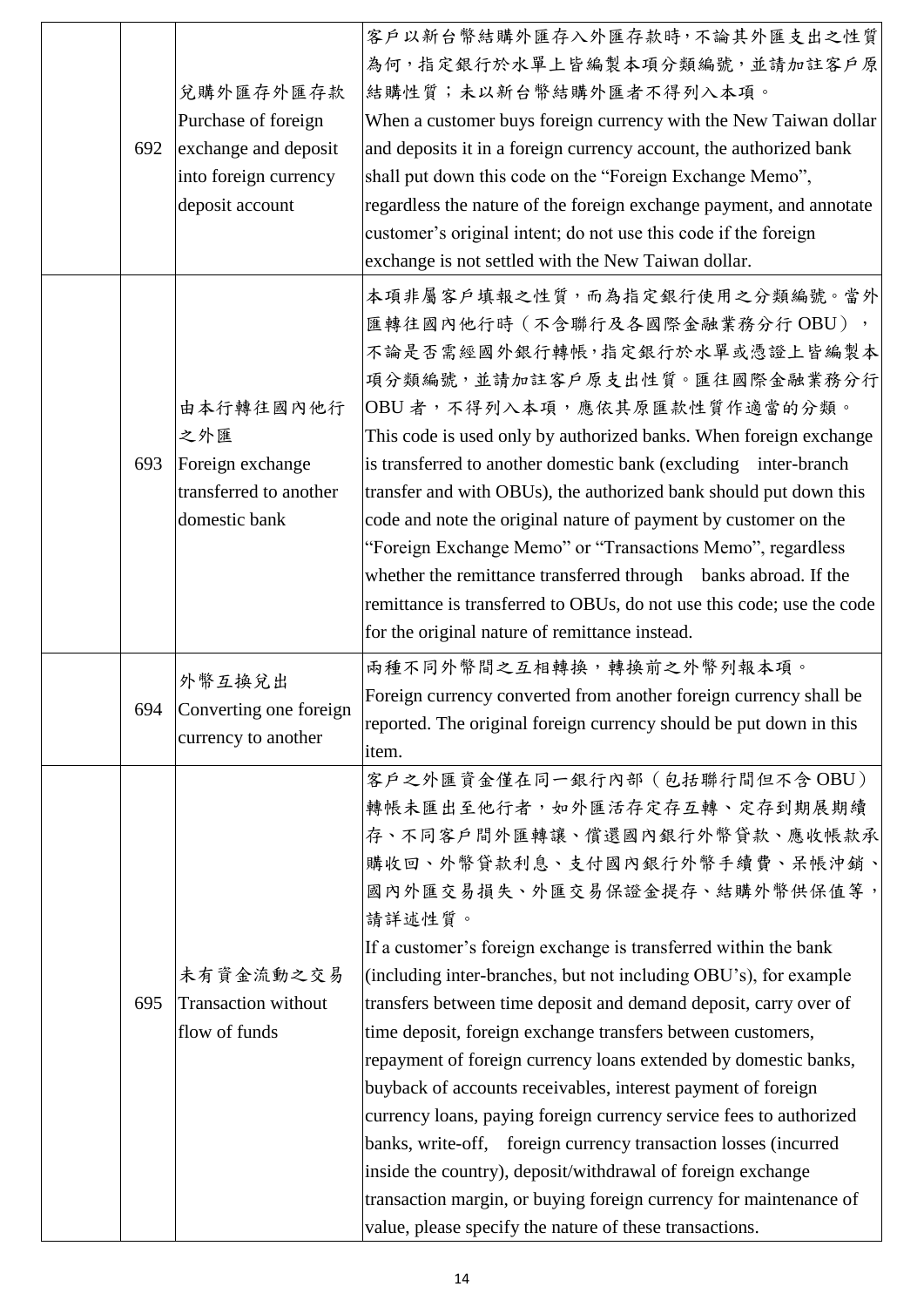|                  |     | 外匯存款利息支出               | 指定銀行提列或支付外匯活期存款或外匯定存單利息時列報本                                                                                                                      |
|------------------|-----|------------------------|--------------------------------------------------------------------------------------------------------------------------------------------------|
|                  | 696 | Interest payments for  | 項。                                                                                                                                               |
|                  |     | foreign currency       | Authorized banks paying interest on foreign exchange demand                                                                                      |
|                  |     | deposits               | deposits or time deposits.                                                                                                                       |
|                  |     | 支付商品貿易之貨款              | 支付商品貿易之貨款分為下列各項;若為分期付款與金融租賃的                                                                                                                     |
|                  |     | (含非居民於國內供貨             | 貨款本金支出請分別填報於(391)「償還分期付款進口融資」與                                                                                                                   |
|                  |     | 及國外供貨)                 | (392)「資本租賃支出」。                                                                                                                                   |
| 七                |     | Payments for imported  |                                                                                                                                                  |
|                  |     | goods (including       | Payments for imported goods are classified into the following items:<br>for installment payments or capital leasing (principal), fill in "391" - |
|                  |     | onshore and offshore   |                                                                                                                                                  |
|                  |     | deliveries by          | Installment payments for import financing or "392"- Capital leasing                                                                              |
|                  |     | non-residents)         | expenditures.                                                                                                                                    |
|                  |     | 進口通關的貨款                |                                                                                                                                                  |
| $(-)$            |     | Payments for           |                                                                                                                                                  |
|                  |     | customs-cleared        |                                                                                                                                                  |
|                  |     | imported goods         |                                                                                                                                                  |
|                  |     | 付款人已自行辦理進              |                                                                                                                                                  |
|                  |     | 口通關的貨款                 | 貨品已由付款人辦理進口通關的貨款,包括個人進口之貨款。                                                                                                                      |
|                  | 70A | Payments for imported  | Payments for imported goods with customs clearance handled by                                                                                    |
|                  |     | goods with customs     | payee, including payments for personal purchase.                                                                                                 |
|                  |     | clearance handled by   |                                                                                                                                                  |
|                  |     | payee                  |                                                                                                                                                  |
|                  |     | 尚未進口之預付貨款              | 預付之進口貨品價款,貨品將在國內通關進口。                                                                                                                            |
|                  | 701 | Prepayments for goods  | To pay for goods to be imported in advance. Such goods will be                                                                                   |
|                  |     | not yet imported       | cleared through customs and imported into the R.O.C.                                                                                             |
|                  |     | 燃油費及補給支出               | 我國運輸工具在國外港口或機場接受油料或物資等補給之支出。                                                                                                                     |
|                  | 702 | Fuel and supply        | To pay for fuel or supply received by transportation vehicle from                                                                                |
|                  |     | payments               | R.O.C. at a foreign port.                                                                                                                        |
|                  |     | 樣品費支出                  | 居民支付國外樣品費。                                                                                                                                       |
|                  | 704 | Payments for samples   | Residents paying for samples from abroad.                                                                                                        |
|                  |     | 非由付款人自行辦理              | 付款人提供相關文件證明貨物已由國內其他業者辦理進口通                                                                                                                       |
|                  |     | 進口通關的貨款                | 關,但貨款由其支付國外,否則,請填報(801)。                                                                                                                         |
|                  |     | Payments for imported  | Payments for imported goods with payee providing relevant proof                                                                                  |
|                  | 706 | goods with customs     | documents showing that customs clearance formalities have been                                                                                   |
|                  |     | clearance not handled  | handled by the other domestic entities. If relevant proof documents                                                                              |
|                  |     | by payee               | are not presented, fill in "801".                                                                                                                |
|                  |     | 未經我國進口通關的              |                                                                                                                                                  |
| $($ $\equiv$ $)$ |     | 國外貨款支出                 |                                                                                                                                                  |
|                  |     | Payments for goods not |                                                                                                                                                  |
|                  |     | cleared through R.O.C. |                                                                                                                                                  |
|                  |     | customs                |                                                                                                                                                  |